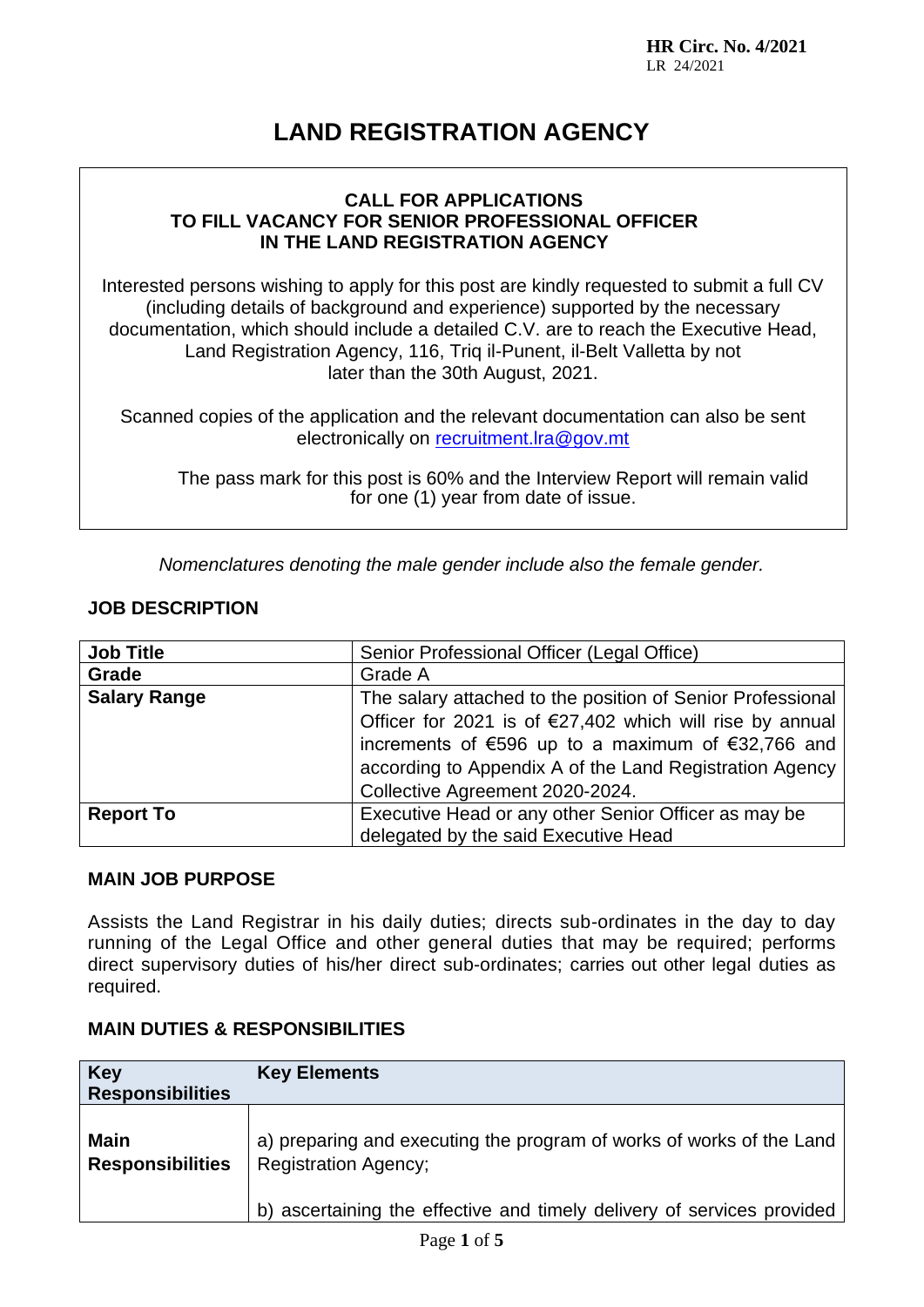| <b>Key</b><br><b>Responsibilities</b>          | <b>Key Elements</b>                                                                                                                                                                                     |
|------------------------------------------------|---------------------------------------------------------------------------------------------------------------------------------------------------------------------------------------------------------|
|                                                | by the Agency as well as the proper utilization of human resources of<br>the legal officer;                                                                                                             |
|                                                | c) supervising and approving applications files and settling any<br>difficulties that may arise in connection therewith, both internally and<br>vis-à-vis the agency's clients;                         |
|                                                | d) verifying that all policy directives and regulations issued by the<br>Land registrar are strictly adhered to;                                                                                        |
|                                                | e) monitoring work on the Land Registry Certification System or any<br>other system which may be in use, especially in matters requiring a<br>legal interpretation;                                     |
|                                                | f) performing all duties as directed by the Land Registrar, including<br>representing the Registrar and/or the agency in judicial cases;                                                                |
|                                                | g) assisting the Land Registrar in any amendments which may be<br>required to the Land Registration Act or any other Act in connection<br>with the implementation of a new system for registration; and |
|                                                | h) any other duties required by the Executive Head or his delegate.                                                                                                                                     |
| <b>Team</b><br>Leadership<br><b>Management</b> | a) Ensure that a continuous good working relationship with all the<br>Agency's sections and any other authorities or government bodies<br>takes place at all times;                                     |
|                                                | b) Maintain effective communication channels with the stakeholders of<br>the agency;                                                                                                                    |
|                                                | c) Be courteous, polite, friendly, but assertive at all times with all<br>employees                                                                                                                     |
| Quality<br><b>Assurance</b>                    | a) Assist and ensure maximum efficiency in the overall aspects of this<br>post;                                                                                                                         |
|                                                | b) Assist in reaching the set goals and standards established by the<br>Agency;                                                                                                                         |
|                                                | c) Develop skills in the related fields, including self education and<br>research and to improve operations in general to make a positive<br>difference.                                                |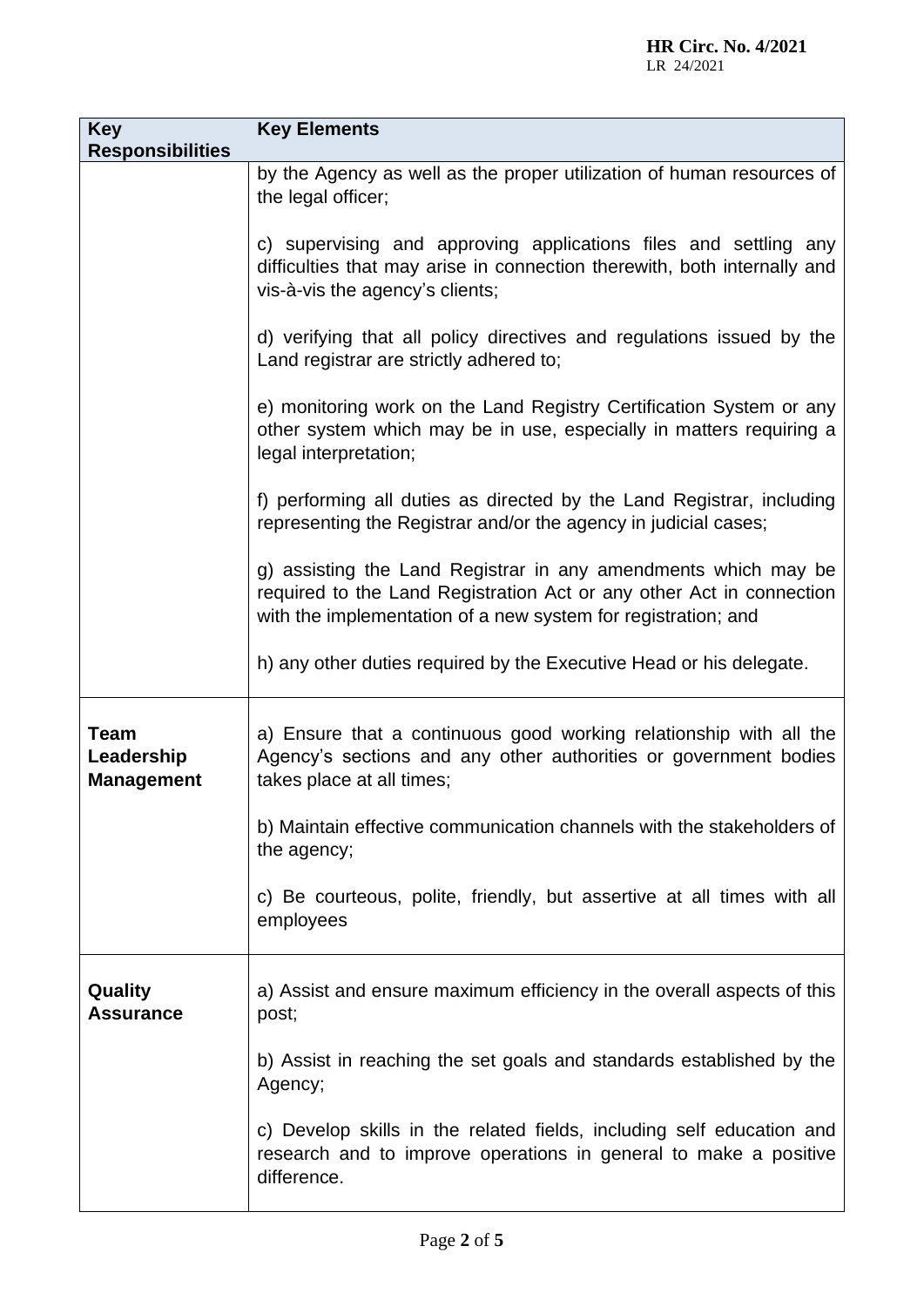Tasks and duties of the job holder are not limited to the above listed and employee may be required to assist other employees/departments or requested to perform other/different duties from time to time as the need may be which duties may also change or be supplemented from time to time according to business exigencies of the Agency of any management decision.

#### **Key Decision Making Areas**

a) Day-to-day decisions relating to the sections' workflow;

- b) Team management;
- c) Organization and administration of office files and day to day agenda

### **Key Performance Indicators (KPIs)**

- a) Attainment of set objectives;
- b) Timely and accurate work execution;
- c) Quality of service in the day-to-day operations;
- d) Internal and external customer satisfaction

**PERSON SPECIFICATION -** *The qualifications, experience, skills and other attributes required by the job holder.*

#### **Qualifications and Experience**

Applicants must hold a warrant to practice the profession of Advocate, Notary Public or Legal Procurator and must have not less than one year proven practice in the profession after obtaining warrant.

Competence in dealing professional with the internal and external customers of the Agency.

A track record of exceptional performance in the position currently held.

Familiarity with the operations of the Agency

Qualifications and experience claimed must be supported by certificates and/or testimonials, copies of which should be attached to the application. Scanned copies sent electronically are acceptable. Original certificates and/or testimonials are to be invariably produced for verification at the interview.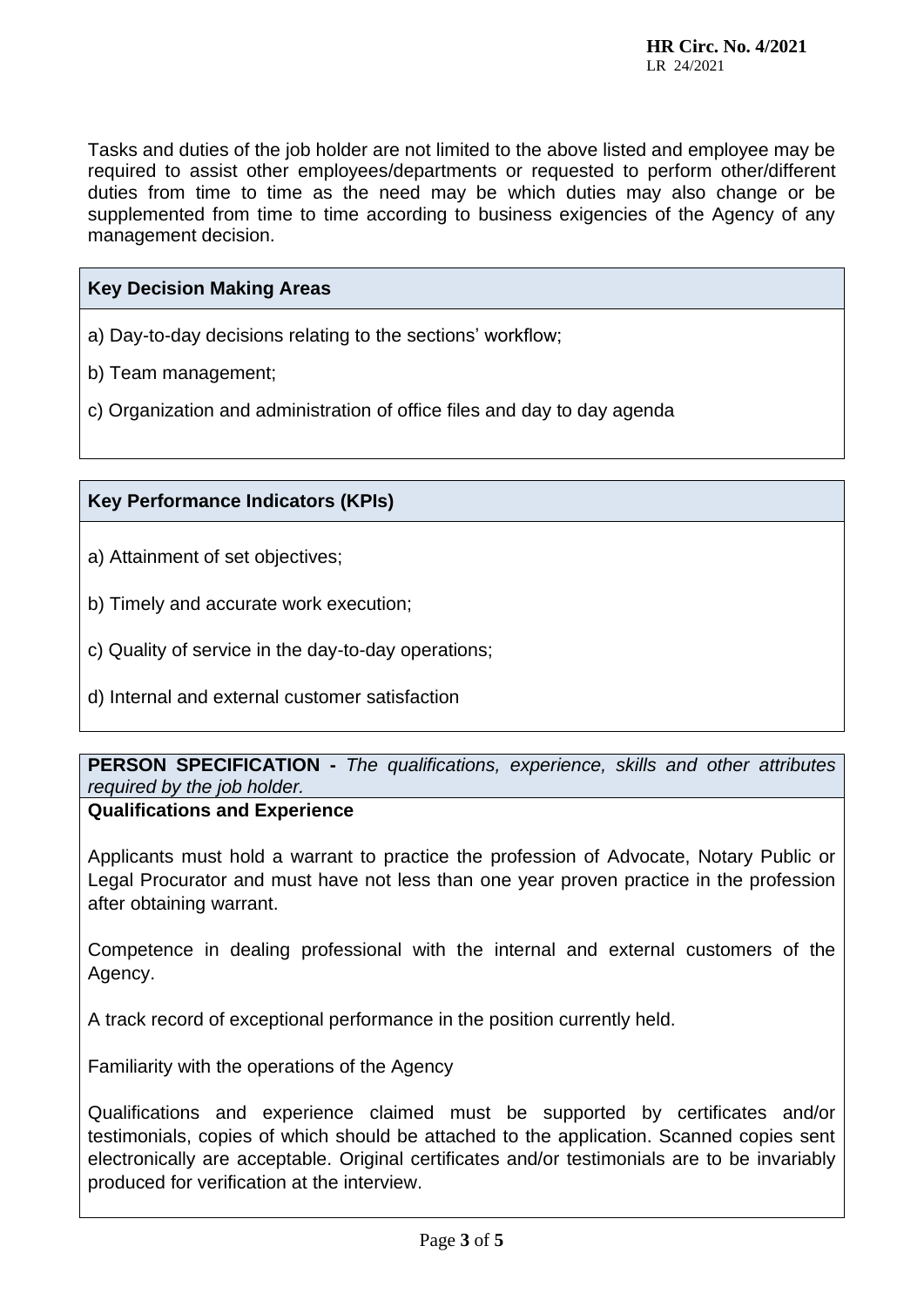# **Skills**

- Have experience in the workings of computer systems especially Geographic
- Have a good understanding of laws and regulations governing registration of public deeds and ancillary knowedge
- Have a good personal stress management and communication skills
- Have a natural disposition to lead and to instill discipline and who have a strong personality, supervisory qualities and an aptitude to assume responsibility
- Computer skills
- Highly Organised and meticulous in own work
- Ability to assimilate and analyze information
- Ability to work unsupervised within own area of responsibility
- Ability to work under pressure

# **Other Attributes**

• Ability to work effectively in a team, including the ability to respond to the needs of team members and provide them with assistance as and when required

• Ability to solve problems and take decisions even when working under time constraints

- Ability to meet deadlines
- Takes a proactive approach

# **Desirable**

- Takes initiative
- Mature and self motivated

# **DURATION OF ASSIGNMENT AND CONDITIONS**

a) The selected candidate will be employed on an indefinite basis.

b) This appointment is subject to a probationary period of twelve (12) months.

# **SELECTION PROCEDURE**

Eligible applicants will be assessed by a Selection Board to determine their suitability for the position.

# **SUBMISSION OF APPLICATIONS**